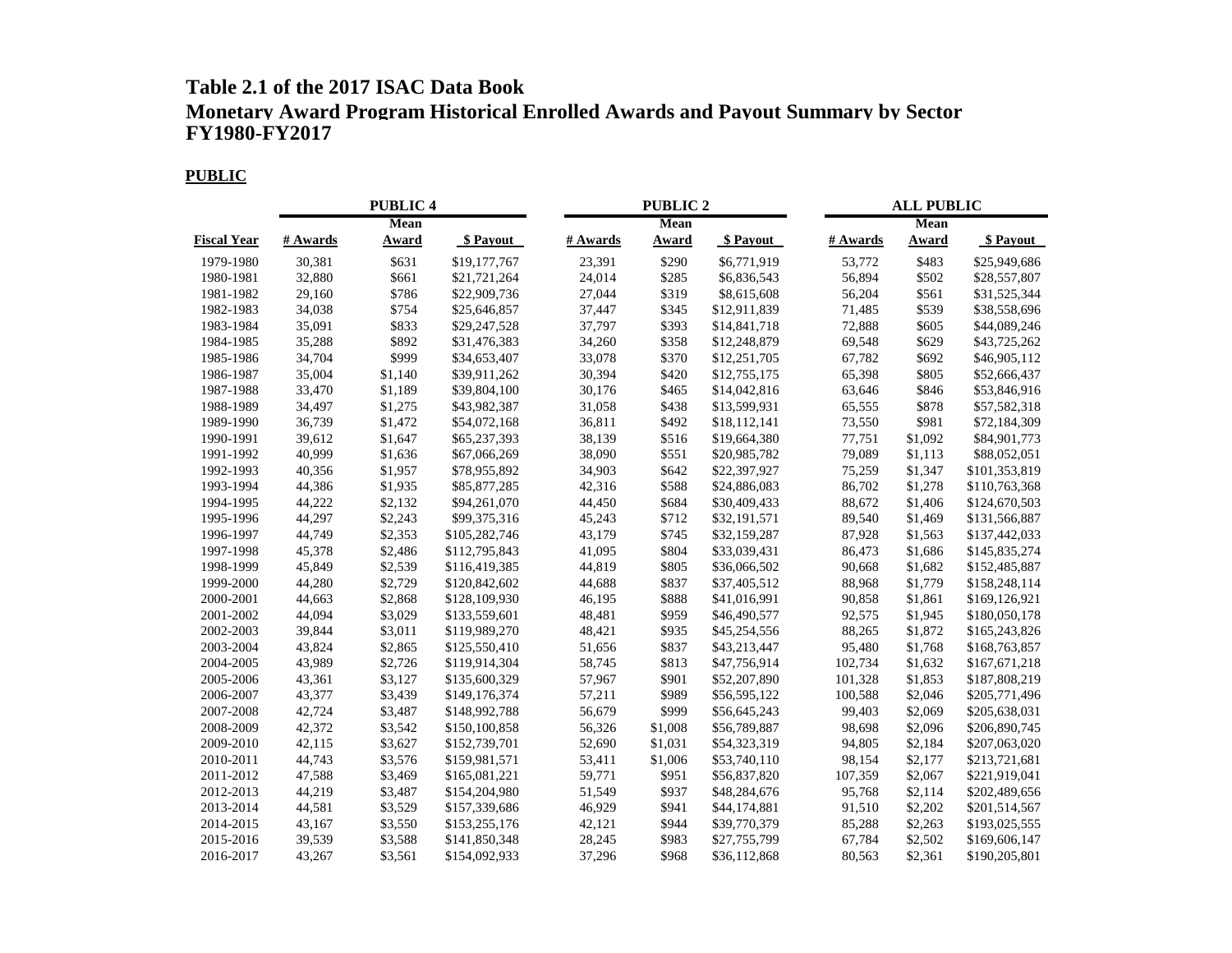### **Table 2.1, Monetary Award Program Historical Enrolled Awards and Payout Summary, continued 2017 ISAC Data Book**

### **PRIVATE**

|                    | <b>PRIVATE 4</b> |                      |               |          | <b>PRIVATE 2 &amp; HOSPITAL</b> |              | <b>ALL PRIVATE &amp; HOSPITAL</b> |               |               |  |
|--------------------|------------------|----------------------|---------------|----------|---------------------------------|--------------|-----------------------------------|---------------|---------------|--|
| <b>Fiscal Year</b> | # Awards         | <b>Mean</b><br>Award | \$ Payout     | # Awards | <b>Mean</b><br>Award            | \$ Payout    | # Awards                          | Mean<br>Award | \$ Payout     |  |
| 1979-1980          | 31,831           | \$1,437              | \$48,614,000  | 5,618    | \$1,499                         | \$8,420,000  | 37,449                            | \$1,523       | \$57,034,000  |  |
| 1980-1981          | 32,547           | \$1,494              | \$48,607,293  | 6,199    | \$1,281                         | \$7,939,098  | 38,746                            | \$1,459       | \$56,546,391  |  |
| 1981-1982          | 32,173           | \$1,546              | \$49,730,315  | 6,460    | \$1,372                         | \$8,862,486  | 38,633                            | \$1,517       | \$58,592,801  |  |
| 1982-1983          | 29,112           | \$1,608              | \$46,820,592  | 5,413    | \$1,429                         | \$7,733,901  | 34,525                            | \$1,580       | \$54,554,493  |  |
| 1983-1984          | 29,649           | \$1,766              | \$52,345,476  | 5,357    | \$1,532                         | \$8,207,447  | 35,006                            | \$1,730       | \$60,552,923  |  |
| 1984-1985          | 29,571           | \$1,991              | \$56,875,669  | 5,429    | \$1,674                         | \$9,088,447  | 35,000                            | \$1,885       | \$65,964,116  |  |
| 1985-1986          | 29,428           | \$2,190              | \$64,443,433  | 5,411    | \$1,841                         | \$9,959,078  | 34,839                            | \$2,136       | \$74,402,511  |  |
| 1986-1987          | 28,247           | \$2,401              | \$67,822,711  | 5,140    | \$2,128                         | \$10,940,353 | 33,387                            | \$2,359       | \$78,763,064  |  |
| 1987-1988          | 28,907           | \$2,414              | \$69,782,260  | 5,358    | \$2,147                         | \$11,503,208 | 34,265                            | \$2,372       | \$81,285,469  |  |
| 1988-1989          | 29,835           | \$2,431              | \$72,526,014  | 5,648    | \$2,195                         | \$12,395,553 | 35,483                            | \$2,393       | \$84,921,567  |  |
| 1989-1990          | 31,441           | \$2,730              | \$85,825,373  | 5,099    | \$2,389                         | \$12,180,745 | 36,540                            | \$2,682       | \$98,006,118  |  |
| 1990-1991          | 30,860           | \$2,784              | \$85,925,594  | 4,595    | \$2,520                         | \$11,580,557 | 35,455                            | \$2,750       | \$97,506,151  |  |
| 1991-1992          | 30,936           | \$2,691              | \$83,234,025  | 4,730    | \$2,522                         | \$11,927,035 | 35,666                            | \$2,668       | \$95,161,060  |  |
| 1992-1993          | 29,630           | \$2,895              | \$85,771,018  | 5,362    | \$2,558                         | \$13,717,014 | 34,992                            | \$2,843       | \$99,488,032  |  |
| 1993-1994          | 30,600           | \$2,671              | \$81,743,042  | 5,839    | \$2,408                         | \$14,058,069 | 36,439                            | \$2,629       | \$95,801,111  |  |
| 1994-1995          | 32,418           | \$3,024              | \$98,031,188  | 6,129    | \$2,771                         | \$16,982,525 | 38,547                            | \$2,984       | \$115,013,713 |  |
| 1995-1996          | 36,619           | \$3,081              | \$112,812,726 | 3,824    | \$2,848                         | \$10,892,330 | 40,443                            | \$3,059       | \$123,705,056 |  |
| 1996-1997          | 36,336           | \$3,186              | \$115,761,882 | 3,343    | \$3,009                         | \$10,058,082 | 39,679                            | \$3,171       | \$125,819,964 |  |
| 1997-1998          | 36,765           | \$3,325              | \$122,246,472 | 2,924    | \$3,130                         | \$9,153,411  | 39,689                            | \$3,311       | \$131,399,883 |  |
| 1998-1999          | 38,858           | \$3,472              | \$134,898,617 | 3,035    | \$3,174                         | \$9,634,430  | 41,893                            | \$3,450       | \$144,533,047 |  |
| 1999-2000          | 38,474           | \$3,646              | \$140,294,139 | 2,965    | \$3,344                         | \$9,915,423  | 41,439                            | \$3,625       | \$150,209,562 |  |
| 2000-2001          | 38,500           | \$3,860              | \$148,612,040 | 3,036    | \$3,500                         | \$10,626,012 | 41,536                            | \$3,834       | \$159,238,052 |  |
| 2001-2002          | 38,474           | \$4,130              | \$158,912,684 | 2,973    | \$3,828                         | \$11,380,587 | 41,447                            | \$4,109       | \$170,293,271 |  |
| 2002-2003          | 35,343           | \$4,006              | \$141,598,695 | 2,651    | \$3,744                         | \$9,926,167  | 37,994                            | \$3,988       | \$151,524,862 |  |
| 2003-2004          | 36,773           | \$3,714              | \$136,559,508 | 2,873    | \$3,451                         | \$9,914,766  | 39,646                            | \$3,695       | \$146,474,274 |  |
| 2004-2005          | 38,099           | \$3,562              | \$135,727,394 | 2,802    | \$3,125                         | \$8,757,474  | 40,901                            | \$3,533       | \$144,484,868 |  |
| 2005-2006          | 36,391           | \$3,665              | \$133,367,576 | 2,721    | \$3,160                         | \$8,597,888  | 39,112                            | \$3,630       | \$141,965,464 |  |
| 2006-2007          | 36,563           | \$4,048              | \$147,999,179 | 2,554    | \$3,450                         | \$8,811,025  | 39,117                            | \$4,009       | \$156,810,204 |  |
| 2007-2008          | 36,569           | \$4,056              | \$148,308,122 | 2,770    | \$3,464                         | \$9,595,055  | 39,339                            | \$4,014       | \$157,903,177 |  |
| 2008-2009          | 35,434           | \$4,098              | \$145,221,115 | 2,636    | \$3,537                         | \$9,323,552  | 38,070                            | \$4,059       | \$154,544,667 |  |
| 2009-2010          | 35,844           | \$4,173              | \$149,589,723 | 2,683    | \$3,596                         | \$9,647,372  | 38,527                            | \$4,133       | \$159,237,095 |  |
| 2010-2011 *        | 38,954           | \$4,058              | \$158,081,497 | 1,738    | \$3,618                         | \$6,287,773  | 40,692                            | \$4,039       | \$164,369,270 |  |

\* In FY2011, Lexington College and St. Augustine College changed from Private 2-Year to Private 4-Year schools which is reflected in Private totals.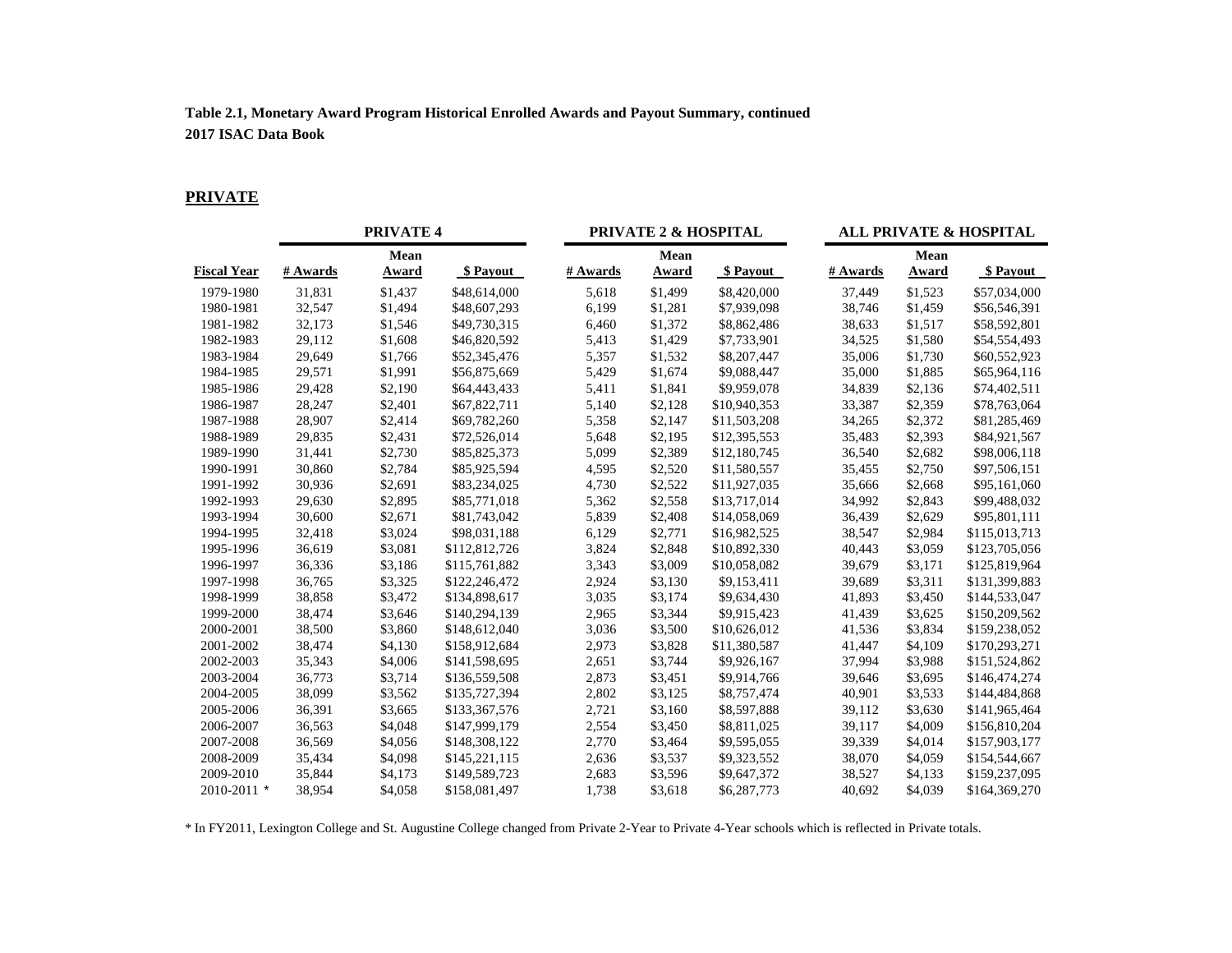#### **Table 2.1, Monetary Award Program Historical Enrolled Awards and Payout Summary, continued 2017 ISAC Data Book**

#### **PRIVATE CONTINUED**

|                    |                           | <b>PRIVATE NON-PROFIT</b> |               |          | <b>HOSPITAL</b> |             | <b>PRIVATE &amp; HOSPITAL</b> |               |               |  |
|--------------------|---------------------------|---------------------------|---------------|----------|-----------------|-------------|-------------------------------|---------------|---------------|--|
| <b>Fiscal Year</b> | Mean<br># Awards<br>Award |                           | \$ Pavout     | # Awards | Mean<br>Award   | \$ Payout   | # Awards                      | Mean<br>Award | \$ Payout     |  |
| $2011 - 2012$ **   | 41.596                    | \$3,909                   | \$162,600,490 | 975      | \$3,442         | \$3,355,804 | 42,571                        | \$3,898       | \$165,956,294 |  |
| 2012-2013          | 37.987                    | \$3,898                   | \$148,073,939 | 884      | \$3,364         | \$2,974,067 | 38,871                        | \$3,886       | \$151,048,006 |  |
| 2013-2014          | 38,623                    | \$3,938                   | \$152,098,899 | 971      | \$3,248         | \$3,153,416 | 39,594                        | \$3,921       | \$155,252,317 |  |
| 2014-2015          | 37.614                    | \$3.941                   | \$148,237,916 | .042     | \$3,285         | \$3,423,445 | 38.656                        | \$3,923       | \$151,661,361 |  |
| 2015-2016          | 34,360                    | \$3,958                   | \$136,000,989 | 948      | \$3,195         | \$3,029,299 | 35,308                        | \$3,938       | \$139,030,288 |  |
| 2016-2017          | 35,905                    | \$3,945                   | \$141,630,114 | ,108     | \$3,193         | \$3,537,530 | 37,013                        | \$3,922       | \$145,167,644 |  |

\*\*Beginning in 2011-2012, the three remaining Private 2-Year schools are combined with Private 4-Year schools' data.

### **PROPRIETARY**

|                    |          | Mean    |              |
|--------------------|----------|---------|--------------|
| Fiscal Year        | # Awards | Award   | \$ Payout    |
| *<br>1997-1998     | 877      | \$2,779 | \$2,437,256  |
| $***$<br>1998-1999 | 3,895    | \$2,477 | \$9,649,465  |
| ***<br>1999-2000   | 6,290    | \$2,751 | \$17,302,556 |
| 2000-2001          | 7,027    | \$2,876 | \$20,207,065 |
| 2001-2002          | 6,722    | \$3,275 | \$22,017,053 |
| 2002-2003          | 5,766    | \$3,189 | \$18,387,279 |
| 2003-2004          | 5,772    | \$2,871 | \$16,569,355 |
| 2004-2005          | 6,676    | \$2,722 | \$18,172,601 |
| 2005-2006          | 6,413    | \$2,745 | \$17,606,707 |
| 2006-2007          | 6,930    | \$2,974 | \$20,610,835 |
| 2007-2008          | 6,801    | \$2,981 | \$20,275,860 |
| 2008-2009          | 7,462    | \$3,009 | \$22,456,677 |
| 2009-2010          | 8,048    | \$3,003 | \$24,165,194 |
| 2010-2011          | 8,364    | \$3,013 | \$25,204,735 |
| 2011-2012          | 8,419    | \$2,819 | \$23,729,227 |
| 2012-2013          | 6,334    | \$2,722 | \$17,241,804 |
| 2013-2014          | 5,459    | \$2,825 | \$15,421,812 |
| 2014-2015          | 4,455    | \$2,800 | \$12,471,802 |
| 2015-2016          | 3,965    | \$2,820 | \$11,180,877 |
| 2016-2017          | 4,003    | \$2,765 | \$11,069,746 |
|                    |          |         |              |

Beginning in FY1998, Proprietary Institutions meeting eligiblity criteria became eligible for participation in the Monetary Award Program.

\* First-time freshmen only. \*\* All freshmen and sophomores. \*\*\* All class levels from this year forward.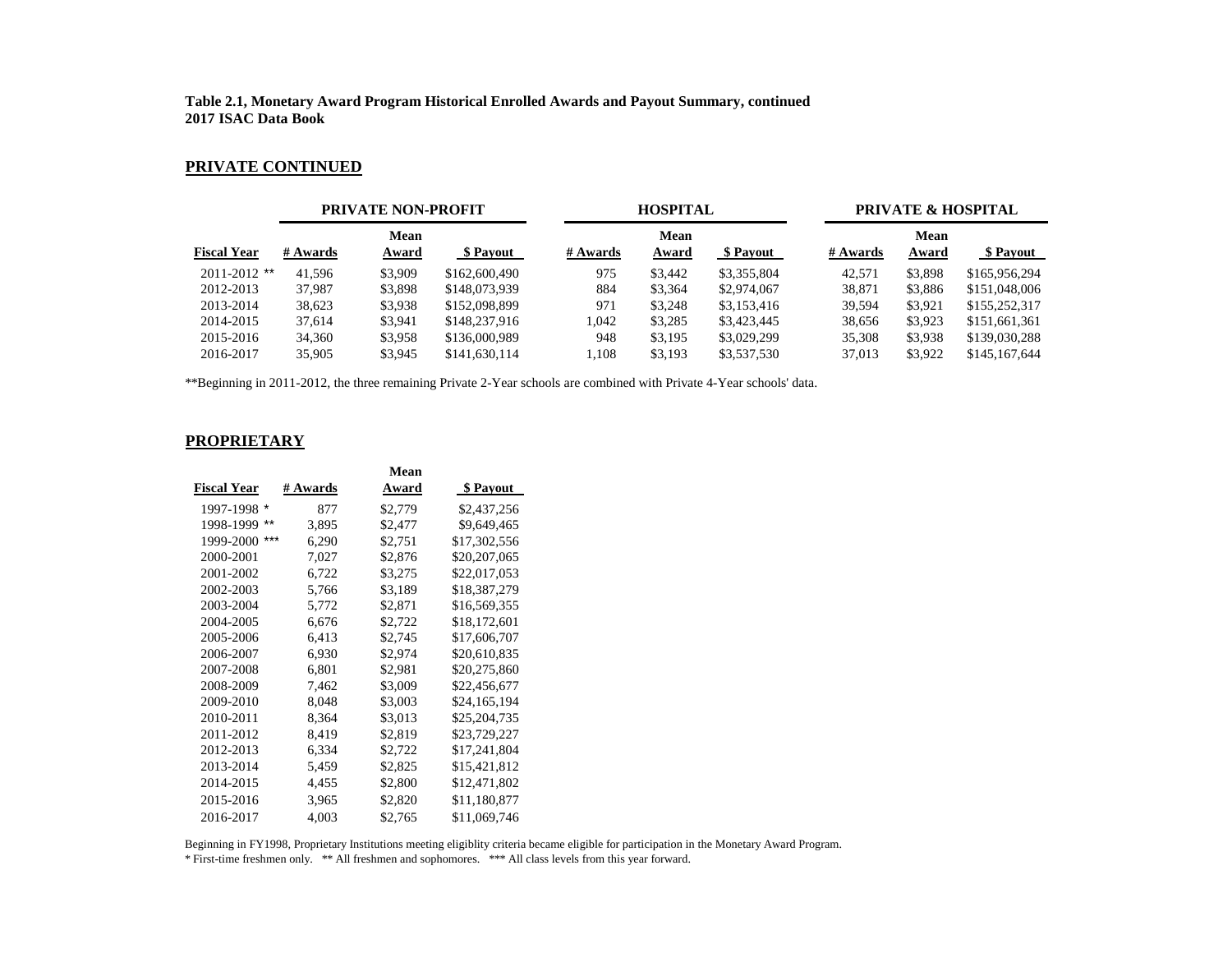# **Table 2.1, Monetary Award Program Historical Enrolled Awards and Payout Summary, continued 2017 ISAC Data Book**

# **ALL INSTITUTIONS**

|                    | <b>ALL PRIVATE &amp; HOSPITAL</b> |         | <b>ALL PUBLIC</b> |          |             | <b>PROPRIETARY</b> |                          |                          | <b>TOTAL</b>             |             |         |               |
|--------------------|-----------------------------------|---------|-------------------|----------|-------------|--------------------|--------------------------|--------------------------|--------------------------|-------------|---------|---------------|
|                    |                                   | Mean    |                   |          | <b>Mean</b> |                    |                          | <b>Mean</b>              |                          | <b>Mean</b> |         |               |
| <b>Fiscal Year</b> | # Awards                          | Award   | \$ Payout         | # Awards | Award       | \$ Payout          | # Awards                 | Award                    | \$ Payout                | # Awards    | Award   | \$ Payout     |
| 1979-1980          | 37,449                            | \$1,523 | \$57,034,000      | 53,772   | \$483       | \$25,949,686       | $\overline{\phantom{a}}$ | $\overline{\phantom{a}}$ | ۰.                       | 91,221      | \$910   | \$82,983,686  |
| 1980-1981          | 38,746                            | \$1,459 | \$56,546,391      | 56,894   | \$502       | \$28,557,807       | $\overline{\phantom{a}}$ | --                       | ۰.                       | 95,640      | \$890   | \$85,104,198  |
| 1981-1982          | 38,633                            | \$1,517 | \$58,592,801      | 56,204   | \$561       | \$31,525,344       | $\overline{\phantom{a}}$ | $\overline{\phantom{a}}$ | --                       | 94,837      | \$950   | \$90,118,145  |
| 1982-1983          | 34,525                            | \$1,580 | \$54,554,493      | 71,485   | \$539       | \$38,558,696       | $\overline{\phantom{a}}$ | ۰.                       | ۰.                       | 106,010     | \$878   | \$93,113,189  |
| 1983-1984          | 35,006                            | \$1,730 | \$60,552,923      | 72,888   | \$605       | \$44,089,246       | $\overline{\phantom{a}}$ | ۰.                       | ۰.                       | 107,894     | \$970   | \$104,642,169 |
| 1984-1985          | 35,000                            | \$1,885 | \$65,964,116      | 69,548   | \$629       | \$43,725,262       | $\overline{\phantom{a}}$ | $\overline{\phantom{a}}$ | ۰.                       | 104,548     | \$1,049 | \$109,689,378 |
| 1985-1986          | 34,839                            | \$2,136 | \$74,402,511      | 67,782   | \$692       | \$46,905,112       | $\overline{\phantom{a}}$ | --                       | --                       | 102,621     | \$1,182 | \$121,307,623 |
| 1986-1987          | 33,387                            | \$2,359 | \$78,763,064      | 65,398   | \$805       | \$52,666,437       | $\overline{\phantom{a}}$ | $- -$                    | $\overline{\phantom{a}}$ | 98,785      | \$1,330 | \$131,429,501 |
| 1987-1988          | 34,265                            | \$2,372 | \$81,285,469      | 63,646   | \$846       | \$53,846,916       | $\overline{\phantom{a}}$ | ۰.                       | ۰.                       | 97,911      | \$1,380 | \$135,132,385 |
| 1988-1989          | 35,483                            | \$2,393 | \$84,921,567      | 65,555   | \$878       | \$57,582,318       | $\overline{\phantom{a}}$ | --                       | ۰.                       | 101.038     | \$1,410 | \$142,503,885 |
| 1989-1990          | 36,540                            | \$2,682 | \$98,006,118      | 73,550   | \$981       | \$72,184,309       | $\overline{\phantom{a}}$ | $\sim$ $\sim$            | ۰.                       | 110,090     | \$1,546 | \$170,190,429 |
| 1990-1991          | 35,455                            | \$2,750 | \$97,506,151      | 77,751   | \$1,092     | \$84,901,773       | $\overline{\phantom{a}}$ | --                       | --                       | 113,206     | \$1,611 | \$182,407,924 |
| 1991-1992          | 35,666                            | \$2,668 | \$95,161,060      | 79,089   | \$1,113     | \$88,052,051       | $\overline{\phantom{a}}$ | --                       | ۰.                       | 114,755     | \$1,597 | \$183,213,111 |
| 1992-1993          | 34,992                            | \$2,843 | \$99,488,032      | 75,259   | \$1,347     | \$101,353,819      | $\overline{\phantom{a}}$ | ۰.                       | ۰.                       | 110,251     | \$1,822 | \$200,841,851 |
| 1993-1994          | 36,439                            | \$2,629 | \$95,801,111      | 86,702   | \$1,278     | \$110,763,368      | $\overline{\phantom{a}}$ | --                       | ۰.                       | 123,141     | \$1,677 | \$206,564,479 |
| 1994-1995          | 38,547                            | \$2,984 | \$115,013,713     | 88,672   | \$1,406     | \$124,670,503      | $\overline{\phantom{a}}$ | --                       | ۰.                       | 127,219     | \$1,884 | \$239,684,216 |
| 1995-1996          | 40,443                            | \$3,059 | \$123,705,056     | 89,540   | \$1,469     | \$131,566,887      | $\overline{\phantom{a}}$ | --                       | ۰.                       | 129,983     | \$1,964 | \$255,271,943 |
| 1996-1997          | 39,679                            | \$3,171 | \$125,819,964     | 87,928   | \$1,563     | \$137,442,033      | $\overline{\phantom{a}}$ | $\overline{\phantom{a}}$ | $\overline{\phantom{a}}$ | 127,607     | \$2,063 | \$263,261,997 |
| 1997-1998          | 39,689                            | \$3,311 | \$131,399,883     | 86,473   | \$1,686     | \$145,835,274      | 877                      | \$2,779                  | \$2,437,256              | 127,039     | \$2,201 | \$279,672,414 |
| 1998-1999          | 41,893                            | \$3,450 | \$144,533,047     | 90,668   | \$1,682     | \$152,485,887      | 3,895                    | \$2,477                  | \$9,649,465              | 136,456     | \$2,247 | \$306,668,399 |
| 1999-2000          | 41,439                            | \$3,625 | \$150,209,562     | 88,968   | \$1,779     | \$158,248,114      |                          | 6,290 \$2,751            | \$17,302,556             | 136,697     | \$2,383 | \$325,760,232 |
| 2000-2001          | 41,536                            | \$3,834 | \$159,238,052     | 90,858   | \$1,861     | \$169,126,921      |                          | 7,027 \$2,876            | \$20,207,065             | 139,421     | \$2,500 | \$348,572,038 |
| 2001-2002          | 41,447                            | \$4,109 | \$170,293,271     | 92,575   | \$1,945     | \$180,050,178      |                          | 6,722 \$3,275            | \$22,017,053             | 140,744     | \$2,646 | \$372,360,502 |
| 2002-2003          | 37,994                            | \$3,988 | \$151,524,862     | 88,265   | \$1,872     | \$165,243,826      |                          | 5,766 \$3,189            | \$18,387,279             | 132,025     | \$2,539 | \$335,155,967 |
| 2003-2004          | 39,646                            | \$3,695 | \$146,474,274     | 95,480   | \$1,768     | \$168,763,857      |                          | 5,772 \$2,871            | \$16,569,355             | 140,898     | \$2,355 | \$331,807,485 |
| 2004-2005          | 40,901                            | \$3,533 | \$144,484,868     | 102,734  | \$1,632     | \$167,671,218      |                          | 6,676 \$2,722            | \$18,172,601             | 150,311     | \$2,198 | \$330,328,687 |
| 2005-2006          | 39,112                            | \$3,630 | \$141,965,464     | 101,328  | \$1,853     | \$187,808,219      |                          | 6,413 \$2,745            | \$17,606,707             | 146,853     | \$2,365 | \$347,380,390 |
| 2006-2007          | 39,117                            | \$4,009 | \$156,810,204     | 100,588  | \$2,046     | \$205,771,496      |                          | 6,930 \$2,974            | \$20,610,835             | 146,635     | \$2.613 | \$383,192,535 |
| 2007-2008          | 39,339                            | \$4,014 | \$157,903,177     | 99,403   | \$2,069     | \$205,638,031      | 6,801                    | \$2,981                  | \$20,275,860             | 145,543     | \$2,637 | \$383,817,068 |
| 2008-2009          | 38,070                            | \$4,059 | \$154,544,667     | 98,698   | \$2,096     | \$206,890,745      |                          | 7,462 \$3,009            | \$22,456,677             | 144,230     | \$2,662 | \$383,892,090 |
| 2009-2010          | 38,527                            | \$4,133 | \$159,237,095     | 94,805   | \$2,184     | \$207,063,020      |                          | 8,048 \$3,003            | \$24,165,194             | 141,380     | \$2,762 | \$390,465,310 |
| 2010-2011          | 40,692                            | \$4,039 | \$164,369,270     | 98,154   | \$2,177     | \$213,721,681      |                          | 8,364 \$3,013            | \$25,204,735             | 147,210     | \$2,740 | \$403,295,687 |
| 2011-2012          | 42,571                            | \$3,898 | \$165,956,294     | 107,359  | \$2,067     | \$221,919,041      |                          | 8,419 \$2,819            | \$23,729,227             | 158,349     | \$2,599 | \$411,604,561 |
| 2012-2013          | 38,871                            | \$3,886 | \$151,048,006     | 95,768   | \$2,114     | \$202,489,656      | 6,334                    | \$2,722                  | \$17,241,804             | 140,973     | \$2,630 | \$370,779,465 |
| 2013-2014          | 39,594                            | \$3,921 | \$155,252,317     | 91,510   | 2,202       | 201,514,567        | 5,459                    | \$2,825                  | \$15,421,812             | 136,563     | \$2,725 | \$372,188,696 |
| 2014-2015          | 39,594                            | \$3,921 | \$155,252,317     | 85,288   | \$2,263     | \$193,025,555      | 5,459                    | \$2,825                  | \$15,421,812             | 130,341     | \$2,790 | \$363,699,684 |
| 2015-2016          | 35,308                            | \$3,938 | \$139,030,288     | 67,784   | \$2,502     | \$169,606,147      | 3,965                    | \$2,820                  | \$11,180,877             | 107,057     | \$2,987 | \$319,817,312 |
| 2016-2017          | 37,013                            | \$3,922 | \$145,167,644     | 80,563   | \$2,361     | \$190,205,801      |                          | 4,003 \$2,765            | \$11,069,746             | 121,579     | \$2,850 | \$346,443,191 |